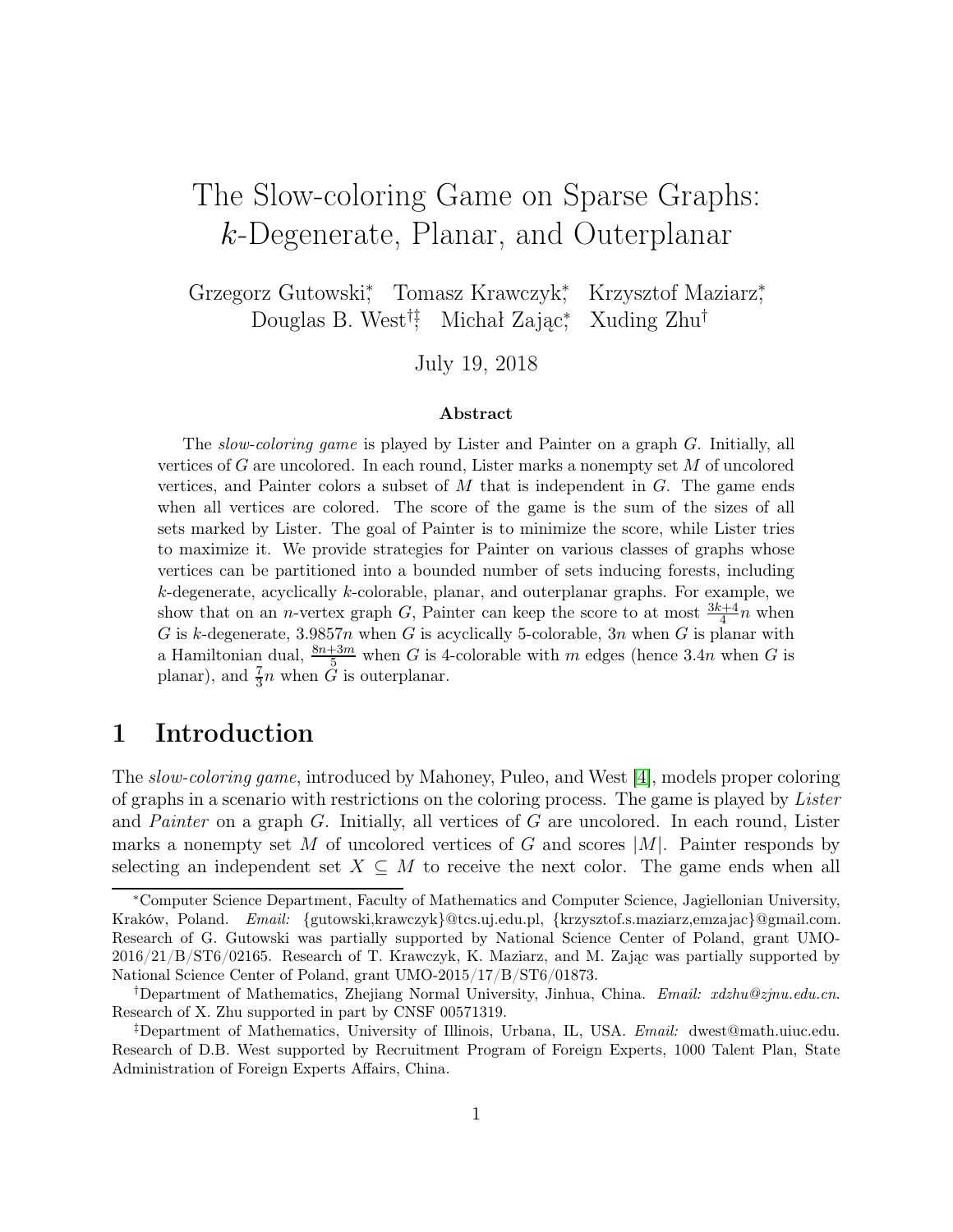vertices in G are colored. The score is the sum of the sizes of the sets marked by Lister. Lister's goal is to maximize the score; Painter's goal is to minimize it. The result when both players play optimally (to ensure the best possible score they can guarantee) is denoted by  $\hat{s}(G)$  and called the sum-color cost of G.

A proper coloring of a graph G assigns distinct colors to adjacent vertices. The *chromatic* number  $\chi(G)$  is the minimum number of colors in a proper coloring (G is k-colorable if  $\chi(G) \leq k$ ). The sets selected by Painter during the slow-coloring game together form a proper coloring of G, using many colors. However, when G is k-colorable, every set  $M \subseteq V(G)$ contains an independent set of size at least  $|M|/k$ , which means that if Painter selects a largest independent subset then the score on each round is at most  $\chi(G)$  times the number of vertices colored on that round. Summing over all rounds yields  $\hat{s}(G) \leq \chi(G)|V(G)|$ . Since in the last round all remaining vertices are colored, the inequality is strict unless  $\chi(G) = 1$ .

Nevertheless, Wu [\[8\]](#page-14-1) (presented in [\[4\]](#page-14-0)) proved that the upper bound  $\dot{s}(G) \leq \chi(G) |V(G)|$ is asymptotically sharp; his general lower bound for complete multipartite graphs shows that  $\dot{s}(G) \sim kn$  for the complete k-partite n-vertex graph with part-sizes  $r_1, \ldots, r_k$  differing by at most 1. Wu's general lower bound is  $n + \sum_{i < j} u_{r_i} u_{r_j}$ , where  $u_r = \max\{t : \binom{t+1}{2}$  $\left(\frac{1}{2}\right)^{1/2}$   $\leq$   $r$   $\}$   $\sim$   $\sqrt{2r}$ . Our first general technique yields an immediate upper bound for complete multipartite graphs that is very close to this; see Corollary [1.2](#page-1-0) below.

Let  $n = |V(G)|$ . Using the greedy Painter strategy suggested above, Mahoney, Puleo, and West [\[4\]](#page-14-0) improved the general upper bound of  $\chi(G)n$  to  $\max_{H\subseteq G} \frac{|V(H)|}{\alpha(H)}$  $\frac{\alpha(H)}{\alpha(H)}n$ , where  $\alpha(H)$ denotes the maximum size of an independent set in H (also  $\dot{s}(G) \geq \frac{1}{2}$ )  $\frac{1}{2}(1+\frac{n}{\alpha(G)})n$ . They proved  $n + u_{n-1} \leq \mathfrak{s}(G) \leq \left\lfloor \frac{3}{2} \right\rfloor$  $\frac{3}{2}n$  when G is an *n*-vertex tree. The lower bound is exact for the star  $K_{1,n-1}$ , and the upper bound is exact for the path  $P_n$  (and other trees). Puleo and West  $\left[5\right]$  extended this, characterizing the trees achieving the upper and lower bounds and giving a linear-time algorithm (and inductive formula) to compute  $\hat{s}(G)$  when G is a tree.

Our general theme is to improve the bound  $k |V(G)|$  for interesting special classes of k-chromatic graphs (the coefficient  $k$  cannot be improved for general k-chromatic graphs). Given a graph G and  $A \subseteq V(G)$ , let G[A] denote the subgraph of G induced by A. We present a general Painter strategy to prove the following result.

<span id="page-1-1"></span>**Theorem 1.1.** Let G be an n-vertex graph. If  $\sharp(G[V_i]) \leq c_i|V_i|$  for  $1 \leq i \leq t$ , where  $V(G)$ is the disjoint union of  $V_1, \ldots, V_t$ , then  $\hat{s}(G) \leq \left(\sum_i \sqrt{c_i|V_i|}\right)$  $\bigg)^2$  and  $\dot{s}(G) \leq (\sum_i c_i) n$ .

The strategy ignores edges joining  $V_i$  and  $V_j$ . They may all be present, which explains why a very good upper bound for complete multipartite graphs is an immediate corollary.

<span id="page-1-0"></span>**Corollary 1.2.** If G is an n-vertex complete k-partite graph with part-sizes  $r_1, \ldots, r_k$ , then  $\dot{s}(G) \leq n + 2\sum_{i < j} \sqrt{r_i r_j}.$ 

Note that the bound simplifies to  $kn$  when all part-sizes equal r.

Forests are 2-colorable. Because the trivial upper bound  $\dot{s}(G) \leq 2n$  has been improved to the optimal bound  $\hat{s}(G) \leq \left\lfloor \frac{3}{2} \right\rfloor$  $\frac{3}{2}n$  when G is an *n*-vertex forest, Theorem [1.1](#page-1-1) provides useful bounds for graphs whose vertices can be partitioned into  $t$  sets inducing forests. Such a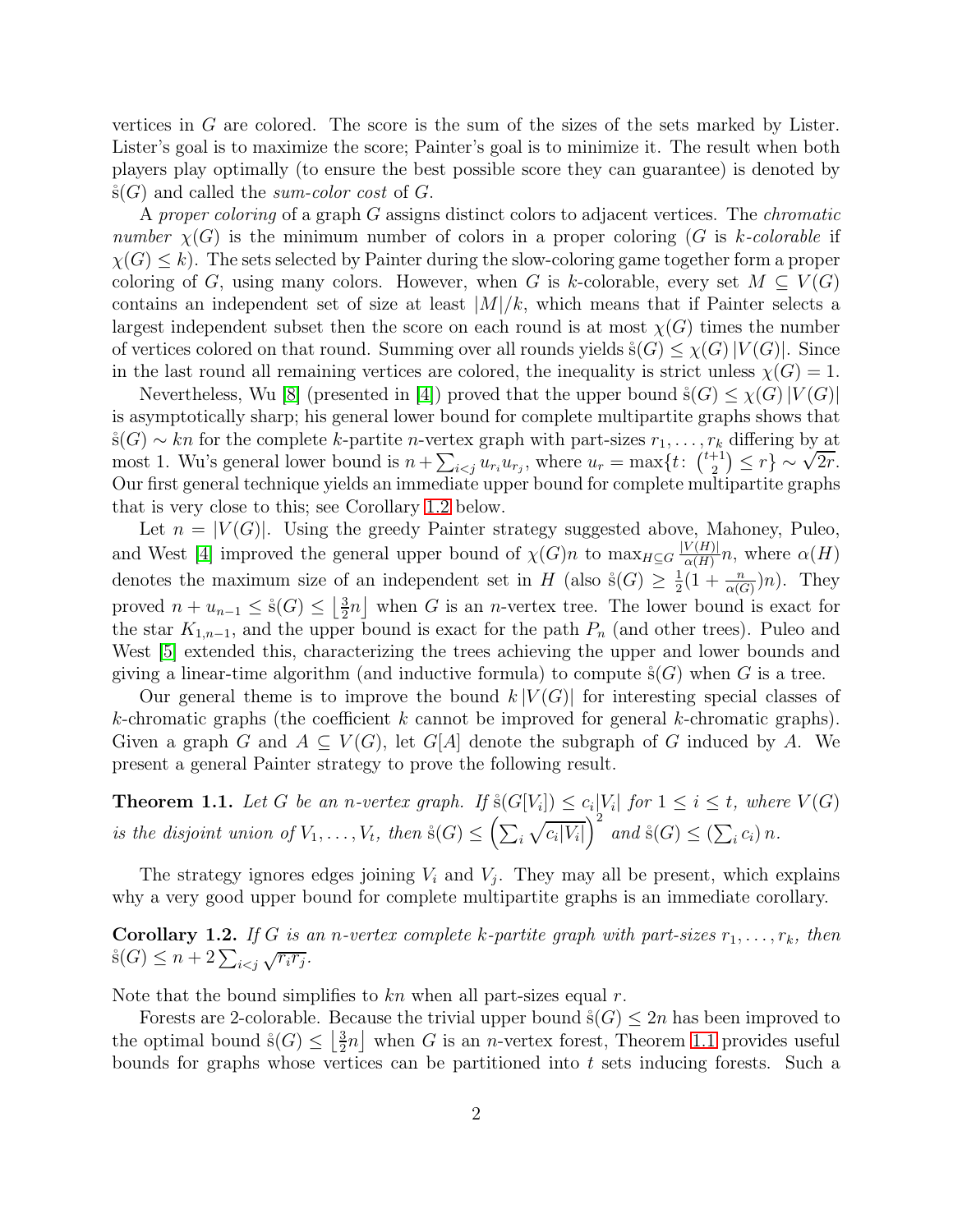graph G is 2t-colorable, but Theorem [1.1](#page-1-1) yields  $\hat{s}(G) \leq \frac{3t}{2}$  $\frac{3t}{2}n$ . We consider several classes of graphs admitting vertex partitions into a small number of sets inducing forests.

A graph is k-degenerate when every nonempty subgraph has a vertex of degree at most k. A graph is planar if it can be drawn on the plane so that edges intersect only at their endpoints, and it is outerplanar if it has a such a drawing with all vertices lying on the unbounded face. A graph is *acyclically k-colorable* if it has a proper k-coloring with no 2-colored cycle, meaning that the union of any two color classes induces a forest.

Inductively, every k-degenerate graph is  $(k + 1)$ -colorable. Outerplanar graphs are 2degenerate and hence 3-colorable, and planar graphs are 4-colorable  $[1, 6]$  $[1, 6]$ . Acyclically kcolorable graphs by definition are k-colorable. In these classes, applying the general decomposition results improves the trivial upper bound  $\hat{s}(G) \leq \chi(G)|V(G)|$  as follows.

#### Corollary 1.3. Let  $G$  be an n-vertex graph.

- (a) If G is k-degenerate, then  $\Im(G) \leq \frac{3k+4}{4}$  $\frac{n+4}{4}n$  for even k;  $\overset{\circ}{\mathbf{s}}(G) \leq \frac{3k+3}{4}$  $\frac{k+3}{4}n$  for odd k.
- (b) If G is acyclically k-colorable, then  $\mathring{\mathbf{s}}(G) \leq \frac{3k}{4}$  $\frac{3k}{4}n$  for even k;  $\overset{\circ}{\mathrm{s}}(\overset{\circ}{G}) \leq \frac{3k+1}{4}$  $\frac{k+1}{4}n$  for odd k.

(c) If G is acyclically k-colorable and k is odd, then  $\aleph(G) \leq \frac{1}{k}$  $\frac{1}{k}[\sqrt{.75}(k-1)+1]^2n$ . In √

particular,  $\hat{s}(G) \leq 3.9857$  for acyclically 5-colorable graphs, which includes planar graphs.

(d) If G is a plane graph and the planar dual of G has a spanning cycle, then  $\Im(G) \leq 3n$ .

Except for Corollary [1.2,](#page-1-0) the bounds are most likely not sharp, since the arguments allow extra edges that in the special classes cannot all appear. Our closest constructions arise from disjoint unions of complete graphs. Note that  $\dot{s}(H) \leq \dot{s}(G)$  when  $H \subseteq G$  and that  $\dot{s}$  is additive under disjoint union. Also, the complete graph  $K_n$  satisfies  $\ddot{s}(K_n) = \binom{n+1}{2}$  $\binom{+1}{2} = \frac{n+1}{2}$  $\frac{+1}{2}n,$ and  $K_n$  is  $(n-1)$ -degenerate. Thus, among k-degenerate graphs, a graph G consisting of disjoint copies of  $K_{k+1}$  satisfies  $\dot{s}(G) = (\frac{1}{2}k+1)n$ . Using  $k = 3$  for planar graphs and  $k = 2$ for outerplanar graphs yields lower bounds of  $\frac{5}{2}n$  and  $2n$ , respectively.

The results mentioned above appear in Section [2.](#page-2-0) In Section [3](#page-7-0) and beyond, we introduce a different technique with a more complicated algorithm for Painter that yields better upper bounds. Using appropriate "potential functions" on graphs, it provides the following bounds.

<span id="page-2-2"></span>**Theorem 1.4.** Let  $G$  be an n-vertex graph with m edges.

(a) If G is 4-colorable, then  $\Im(G) \leq \frac{8n+3m}{5}$  $\frac{13m}{5}$  (in particular,  $\dot{s}(G) \leq 3.4n$  when G is planar). (b) If G is outerplanar, then  $\dot{s}(G) \leq \frac{7}{3}$  $\frac{7}{3}n$ .

### <span id="page-2-0"></span>2 The Decomposition Method

We introduce a way to combine strategies for Painter on disjoint induced subgraphs.

<span id="page-2-1"></span>**Definition 2.1.** Let P be a partition of the vertices of a graph G, with  $P = \{V_1, \ldots, V_t\}$ . For  $1 \leq i \leq t$ , let  $w_i = \sqrt{c_i|V_i|}/\sum_j \sqrt{c_j|V_j|}$ , where  $\mathring{s}(G[V_i]) \leq c_i|V_i|$ . The P-composite strategy for Painter on  $G$  is as follows. When Lister marks a set  $M$ , Painter chooses any index *i* such that  $|M \cap V_i| / |M| \geq w_i$  and responds to the move  $M \cap V_i$  according to an optimal strategy on  $G[V_i]$ , ignoring the rest of M. Such an index exists because  $\sum_i w_i = 1$ . To be deterministic, Painter may choose the least such index.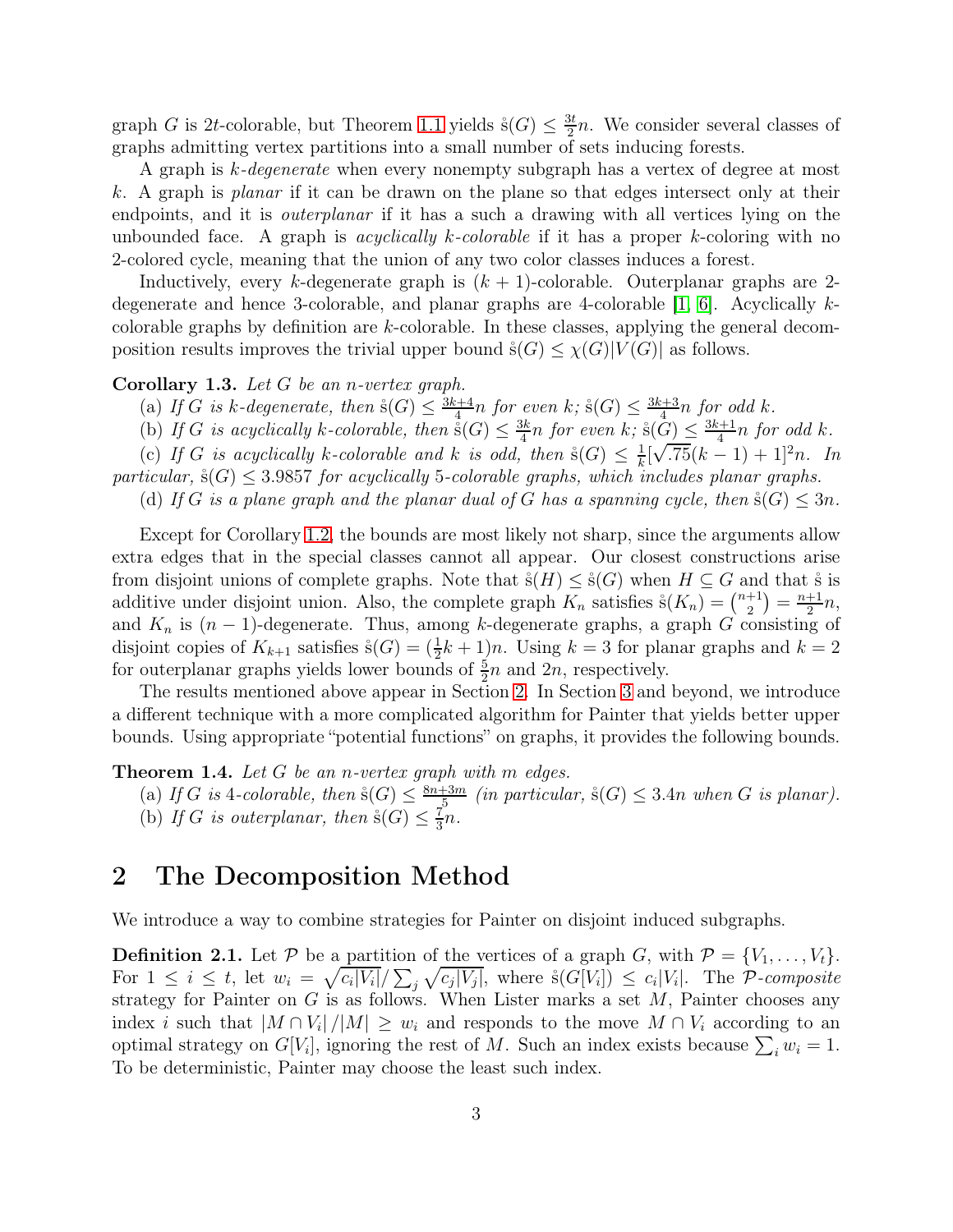<span id="page-3-2"></span>**Theorem 2.2.** Let  $P$  be a partition of the vertex set of a graph  $G$  into sets  $V_1, \ldots, V_t$ . If  $\dot{s}(G[V_i]) \leq c_i|V_i|, \text{ then}$ 

<span id="page-3-0"></span>
$$
\dot{s}(G) \le \left(\sum_{i} \sqrt{c_i |V_i|}\right)^2,\tag{1}
$$

and

<span id="page-3-1"></span>
$$
\hat{s}(G) \le \left(\sum_{i} c_i\right) |V(G)|. \tag{2}
$$

*Proof.* Our main task is to prove  $(1)$ , from which  $(2)$  follows by numerical arguments.

We use the P-composite strategy for Painter, with weights  $w_1, \ldots, w_t$  as in Definition [2.1.](#page-2-1) When Lister marks M and Painter choose the index i to play on  $G[V_i]$ , we have  $|M \cap V_i| \ge$  $w_i|M|$ , and hence  $|M| \leq |M \cap V_i|/w_i$ .

Rounds played in  $G[V_i]$  form a game on  $G[V_i]$  played optimally by Painter. Therefore, over those rounds  $|M \cap V_i|$  sums to at most  $c_i|V_i|$  and  $|M|$  sums to at most  $c_i|V_i|/w_i$ . Over all rounds,  $\hat{s}(G) \leq \sum_i (c_i |V_i|/w_i) = (\sum_i \sqrt{c_i |V_i|})^2$ , completing the proof of [\(1\)](#page-3-0)

Next, the Arithmetic-Geometric Mean Inequality yields  $2\sqrt{c_i |V_j| c_j |V_i|} \leq c_i |V_j| + c_j |V_i|$ . Using this in the expansion of [\(1\)](#page-3-0) yields

$$
\hat{s}(G) \leq (\sum_{i} \sqrt{c_i |V_i|})^2 = \sum_{i} c_i |V_i| + \sum_{i < j} 2\sqrt{c_i |V_i| c_j |V_j|} \n= \sum_{i} c_i |V_i| + \sum_{i < j} 2\sqrt{c_i |V_j| c_j |V_i|} \leq \sum_{i} c_i |V_i| + \sum_{i < j} (c_i |V_j| + c_j |V_i|) \n= \sum_{i} c_i \sum_{j} |V_j| = (\sum_{i} c_i) |V(G)|.
$$

As an immediate corollary, consider the complete k-partite graph with part-sizes  $r_1, \ldots, r_k$ . The lower bound by Wu [\[8\]](#page-14-1) is  $\sum_i r_i + \sum_{i < j} u_{r_i} u_{r_j}$ , where  $u_r = \max\{t: \binom{t+1}{2}$  $\binom{+1}{2} \leq r$ . Note that  $u_r = \left[(-1 + \sqrt{1 + 8r})/2\right] \approx$  $\sqrt{2r}$ . Actually,  $u_r$  is a bit smaller than  $\sqrt{2r}$ , but within a small constant. Hence our corollary is very close to the lower bound. Note that [\(2\)](#page-3-1) gives only the trivial bound  $k|V(G)|$ .

**Corollary 2.3.** If G is an n-vertex complete k-partite graph with part-sizes  $r_1, \ldots, r_k$ , then  $\dot{s}(G) \leq n + 2\sum_{i < j} \sqrt{r_i r_j}.$ 

*Proof.* Use the maximal independent sets as the parts  $V_1, \ldots, V_k$  in a partition of  $V(G)$ .  $\Box$ Since  $\dot{s}(G[V_i]) = |V_i|$ , we have  $c_i = 1$  for all i. Hence expanding [\(1\)](#page-3-0) yields the claim.

The case  $k = 2$  of this upper bound was proved in [\[4\]](#page-14-0). Wu [\[8\]](#page-14-1) actually proved the better upper bound  $n + \sum_{i < j} \sqrt{2r_i - 1} \sqrt{2r_j - 1}$  by a more difficult argument. That bound has the virtue of being exact for some stars.

Theorem [2.2](#page-3-2) and the bound of [\[4\]](#page-14-0) for forests can be combined to obtain upper bounds when the vertices of a graph can be partitioned into a small number of sets inducing forests.

<span id="page-3-3"></span>**Theorem 2.4.** If the vertex set of a graph  $G$  can be partitioned into t sets inducing forests, then  $\mathring{s}(G) \leq \frac{3t}{2}$  $\frac{2t}{2}$  |V(G)|. If it can be partitioned into one independent set and t – 1 sets inducing forests, then  $\Im(G) \leq \frac{3t-1}{2}$  $\frac{-1}{2}$   $|V(G)|$ .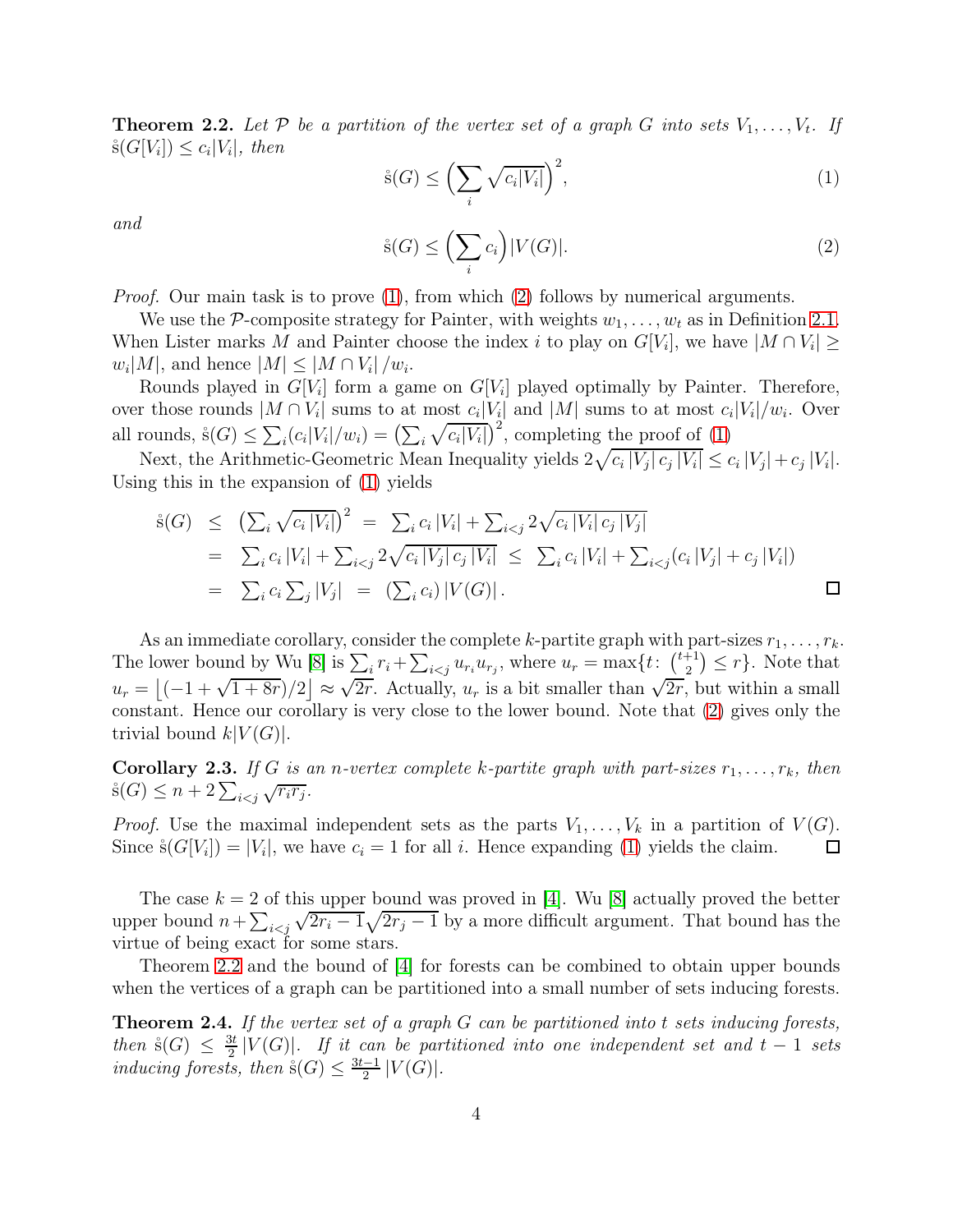*Proof.* Let  $V_1, \ldots, V_t$  be the given vertex partition. To apply Theorem [2.2,](#page-3-2) we set  $c_i = 3/2$ for each i, except  $c_t = 1$  in the second case. The claim then follows immediately from [\(2\)](#page-3-1).  $\Box$ 

By induction on the number of vertices, every k-degenerate graph has a vertex ordering in which every vertex has at most k earlier neighbors; call this a k-ordering. The following lemma is well-known.

<span id="page-4-0"></span>**Lemma 2.5.** Let G be a k-degenerate graph. For  $k_1, \ldots, k_t$  such that  $\sum_{i=1}^t (k_i + 1) \geq k + 1$ , there is a partition of  $V(G)$  into sets  $V_1, \ldots, V_t$  such that  $G[V_i]$  is  $k_i$ -degenerate, for each i.

Proof. Such a partition is produced iteratively by considering the vertices in the order of a k-ordering. When we reach the jth vertex, it can be placed safely in one of the sets, because having more than  $k_i$  earlier neighbors in each evolving set  $V_i$  requires the vertex to have more than  $k$  neighbors in  $G$  that are earlier in the  $k$ -ordering.  $\Box$ 

This idea of Lemma [2.5](#page-4-0) was used by Chartrand and Kronk [\[3\]](#page-14-5) to show that a k-degenerate graph decomposes into  $\lceil (k+1)/2 \rceil$  forests (forests are the 1-degenerate graphs). We use  $(k+1)/2$  forests when k is odd,  $k/2$  forests plus one independent set when k is even. The corollary then follows from Theorem [2.4.](#page-3-3) Similarly, when a graph is acyclically  $k$ -colorable, again the conditions of Theorem [2.4](#page-3-3) apply, since grouping color classes in pairs provides a decomposition of the vertex set into sets inducing forests.

**Corollary 2.6.** Let G be an n-vertex graph. If G is k-degenerate, then  $\mathring{\mathbf{s}}(G) \leq \frac{3k+4}{4}$  $\frac{n+4}{4}n$  for even k and  $\mathcal{S}(G) \leq \frac{3k+3}{4}$  $\frac{d+3}{4}$ n for odd k. If G is acyclically k-colorable, then  $\Im(G) \leq \frac{3k}{4}$  $\frac{3k}{4}n$  for even k and  $\dot{s}(G) \leq \frac{3k+1}{4}$  $\frac{k+1}{4}n$  for odd k.

Although this upper bound for k-degenerate graphs is halfway between the trivial upper bound and the trivial lower bound, it does not seem strong, because the argument allows all edges joining vertices in distinct forests in the partition, but having all such edges would contradict the degree requirements in the full k-degenerate graph.

In general, when the coefficients  $c_1, \ldots, c_t$  are the same and we do not know the sizes of  $V_1, \ldots, V_t$ , the bound from [\(1\)](#page-3-0) does not improve on [\(2\)](#page-3-1). The reason is that the square-root function is concave, and hence the bound in [\(1\)](#page-3-0) is largest when the parts have equal size. In that case the bound  $(\sum_i \sqrt{c_i|V_i|})^2$  becomes  $(t\sqrt{cn/t})^2$ , which equals *ctn*.

When  $V(G)$  is partitioned into one independent set and  $t-1$  sets inducing forests (such as when G is  $(2t-2)$ -degenerate or acyclically  $(2t-1)$ -colorable), we can improve on the bound in Theorem [2.4](#page-3-3) by using a result intermediate between [\(1\)](#page-3-0) and [\(2\)](#page-3-1) that takes advantage of the difference between the coefficients  $3/2$  for the forests and 1 for the independent set.

<span id="page-4-1"></span>**Theorem 2.7.** Let A and B partition the vertex set of a graph G. If  $\hat{s}(G[A]) \le c_A[A]$  and  $\mathcal{S}(G[B]) \leq c_B|B|$ , and  $\gamma$  is a constant satisfying  $\frac{c_A}{c_A+c_B} \leq \gamma \leq \frac{|A|}{|A|+|B|}$  $\frac{|A|}{|A|+|B|}$ , then

$$
\dot{s}(G) \le \left(\sqrt{c_A \gamma} + \sqrt{c_B (1 - \gamma)}\right)^2 |V(G)|.
$$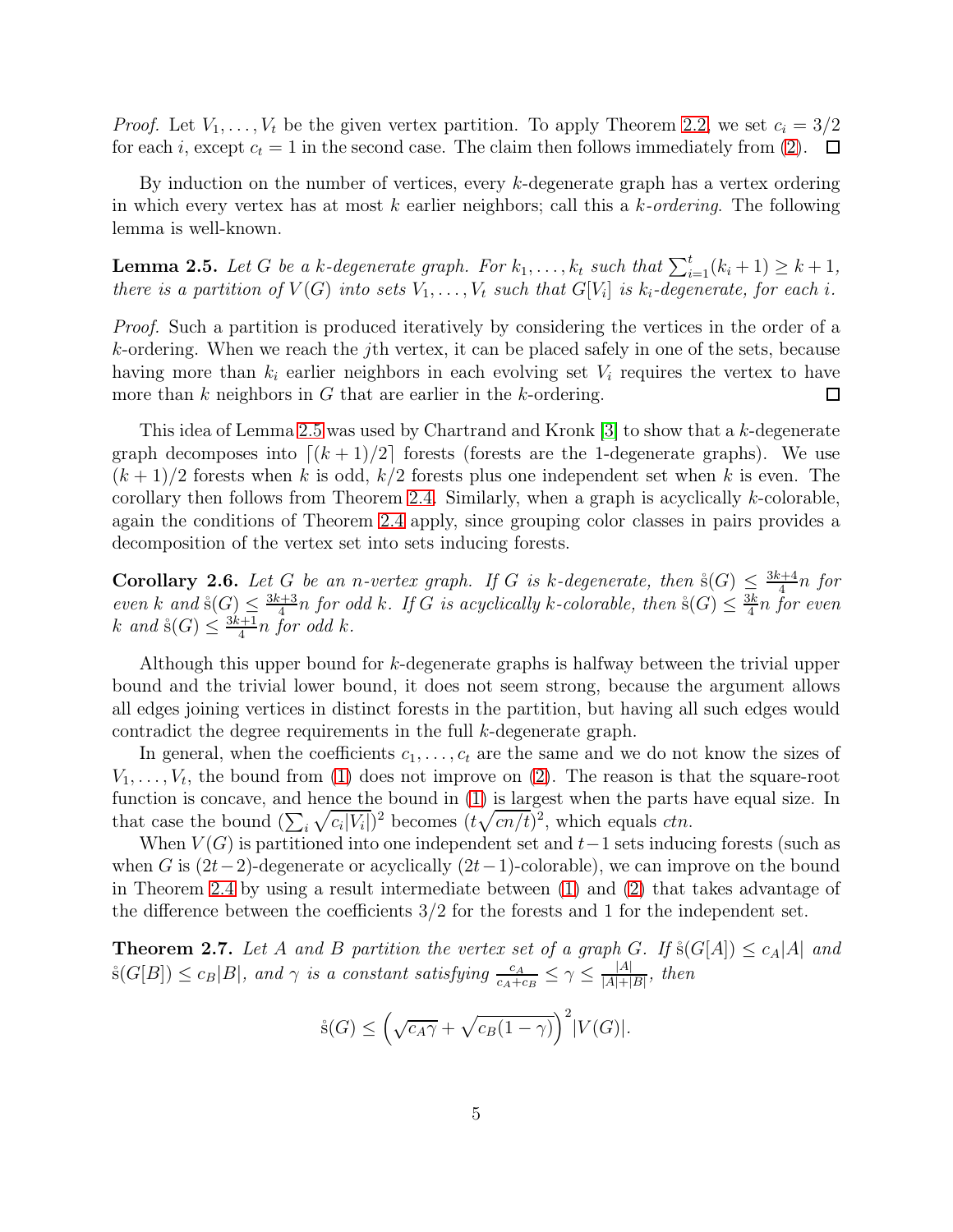*Proof.* The condition for the existence of such  $\gamma$  is equivalent to  $c_A |B| \leq c_B |A|$ ; we may label A and B so that this holds and there is a claim to prove. Let  $\beta = \frac{|A|}{|V(G)|}$  $\frac{|A|}{|V(G)|}$ , and let  $g(x) = \sqrt{c_A x} + \sqrt{c_B(1-x)}$  for  $0 \le x \le 1$ . By [\(1\)](#page-3-0), we have

$$
\dot{s}(G) \leq \left(\sqrt{c_A|A|} + \sqrt{c_B|B|}\right)^2 = g(\beta)^2 |V(G)|.
$$

Since  $g'(x) = \frac{1}{2} \left( \sqrt{c_A/x} - \sqrt{c_B/(1-x)} \right)$ , we have  $g'(x) \leq 0$  if and only if  $x \geq \frac{c_A}{c_A+\epsilon}$  $\frac{c_A}{c_A+c_B}$ . Also  $g(x) \geq 0$  on [0, 1], so we conclude that  $g(x)$  and  $(g(x))^2$  are nonincreasing on the interval  $\left[\frac{c_A}{c_A + c_A}\right]$  $\frac{c_A}{c_A+c_B}$ , 1]. Since this interval contains the interval  $\left[\frac{c_A}{c_A+c_B}\right]$  $\frac{c_A}{c_A+c_B}, \beta$ , which contains  $\gamma$ , we have

$$
\dot{s}(G) \le g(\beta)^2 |V(G)| \le g(\gamma)^2 |V(G)| = \left(\sqrt{c_A \gamma} + \sqrt{c_B(1-\gamma)}\right)^2 |V(G)|. \square
$$

Since  $g(x)$  is nonincreasing, the bound from Theorem [2.7](#page-4-1) is strongest when  $\gamma = |A|/|V(G)|$ , where it is the same as [\(1\)](#page-3-0), and weakest when  $\gamma = c_A/(c_A + c_B)$ , where it is the same as [\(2\)](#page-3-1). When we know the coefficients  $c_A$  and  $c_B$  but do not know |A| and |B|, we may still be able to improve on [\(2\)](#page-3-1) if we can bound  $|A|/|V(G)|$  from below.

For a k-degenerate graph with k even, we can partition the vertices into  $k/2$  sets inducing forests and one independent set, but in doing this we cannot control the size of the independent set. For an acyclically k-colorable graph with k odd, we obtain the coloring first and combine the classes arbitrarily in pairs to form sets inducing forests, so in this case we can require the independent set to be the smallest of the classes and play the role of B. Since our previous bound is  $2.5n$  for acyclically 3-colorable graphs,  $4n$  for acyclically 5-colorable graphs, and  $\frac{1}{4}(3k+1)n$  in general, we obtain an improvement.

<span id="page-5-0"></span>**Corollary 2.8.** If G is an acyclically k-colorable graph with n vertices, where k is odd, then  $\mathrm{\dot{S}}(G) \leq \frac{1}{k}$  $\frac{1}{k}[\sqrt{.75}(k-1)+1]^2n$ . In particular, the coefficient on n is less than 2.4881 when  $k = 3$  and less than 3.9857 when  $k = 5$ .

*Proof.* Let B be the smallest color class in an acyclic k-coloring, and let A be the union of the k – 1 largest color classes. Since A can be partitioned into  $(k-1)/2$  sets inducing forests in G, we have  $\dot{s}(G[A]) \leq \frac{3}{4}$  $\frac{3}{4}(k-1)|A|$ . Since  $\dot{s}(G[B]) = |B|$ , we have  $c_B = 1$  and  $c_A = \frac{3}{4}$  $\frac{3}{4}(k-1)$ in the notation of Theorem [2.7.](#page-4-1)

The choice of B guarantees  $|B| \le n/k$  and  $|A| \ge (k-1)n/k$ . Hence  $c_A|B| \le \frac{3}{4}(k-1)n/k$ and  $c_B|A| \ge (k-1)n/k$ , so Theorem [2.7](#page-4-1) applies. Since  $\frac{c_A}{c_A+c_B} \le \frac{k-1}{k} \le \frac{|A|}{|A|+|}$  $\frac{|A|}{|A|+|B|}$ , we can set  $\gamma = (k-1)/k$ . By Theorem [2.7,](#page-4-1)

$$
\dot{s}(G) \le \left(\sqrt{\frac{3}{4}(k-1)\frac{k-1}{k}} + \sqrt{1 \cdot \frac{1}{k}}\right)^2 n = \frac{1}{k}[\sqrt{.75}(k-1) + 1]^2 n.
$$

Grouping of color classes can be applied more generally, although doing so does not yet improve on Corollary [2.8.](#page-5-0) Let  $\mathcal H$  be a hereditary family of graphs. A graph is  $\mathcal H$  r-colorable if its vertices can be partitioned into r sets inducing subgraphs in  $H$ .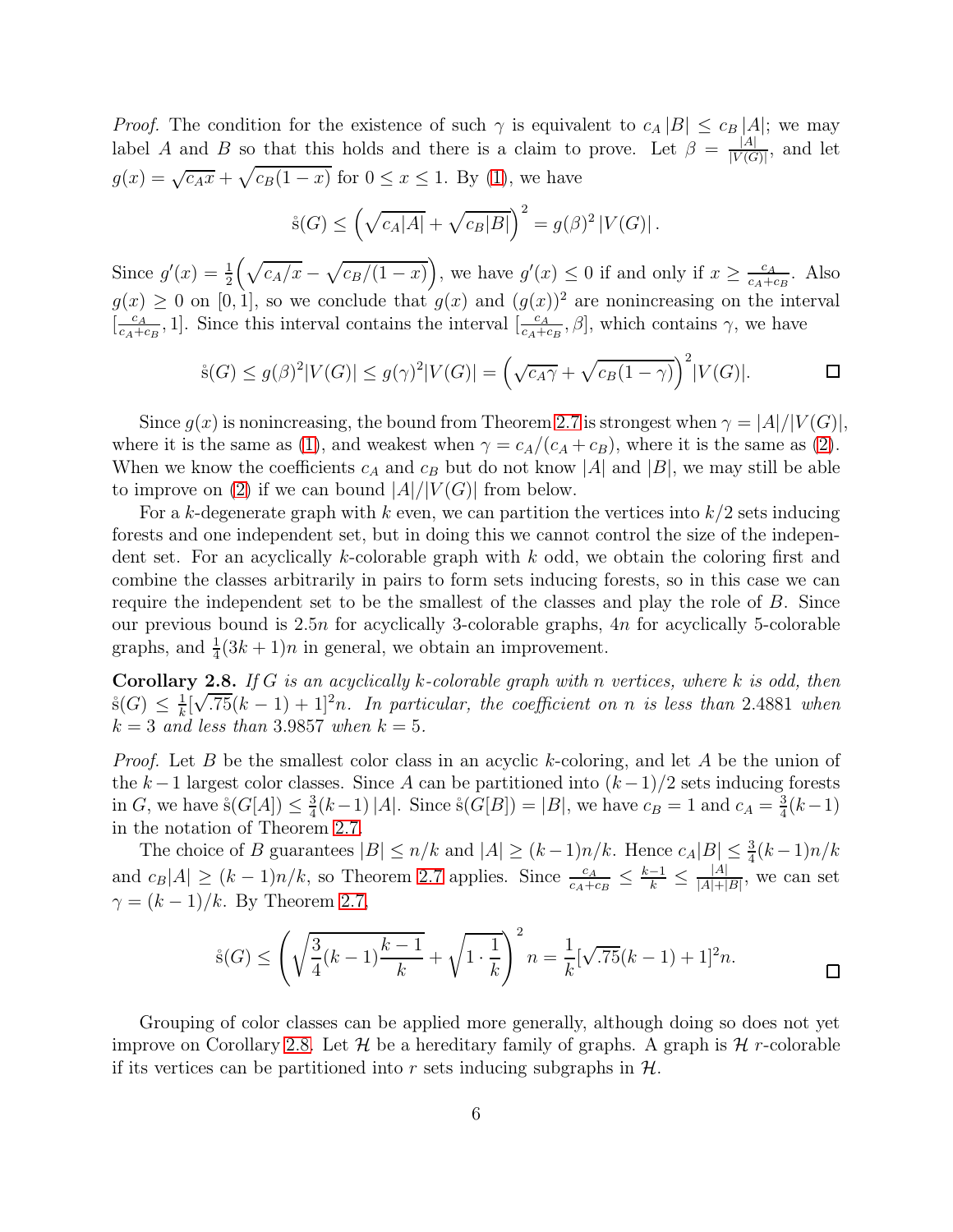<span id="page-6-0"></span>**Proposition 2.9.** For  $r \in \mathbb{N}$ , let  $c_r$  be a constant such that  $\dot{s}(G) \leq c_r|V(G)|$  whenever G is  $\mathcal H$  r-colorable. If G is  $\mathcal H$   $(p+q)$ -colorable, then

$$
\dot{\mathbf{s}}(G) \le \frac{(\sqrt{p c_p} + \sqrt{q c_q})^2}{p+q} |V(G)|.
$$

*Proof.* Consider an H  $(p+q)$ -coloring of G with colors  $1, \ldots, p+q$ , indexed in nonincreasing order of the sizes of the color classes. Note that  $\frac{c_p}{c_p+c_q}+\frac{c_q}{c_q+}$  $\frac{c_q}{c_q+c_p} = 1 = \frac{p}{p+q} + \frac{q}{q+q}$  $\frac{q}{q+p}$ . Therefore, exactly one of  $\frac{c_p}{c_p+c_q} \leq \frac{p}{p+q}$  $\frac{p}{p+q}$  and  $\frac{c_q}{c_q+c_p} < \frac{q}{q+q}$  $\frac{q}{q+p}$  holds. By symmetry, we may assume  $\frac{c_p}{c_p+c_q} \leq \frac{p}{p+p}$  $\frac{p}{p+q}$ .

Let P denote the set of vertices having colors  $1, \ldots, p$ , and let  $Q = V(G) - P$ . Since  $\chi_a(G[P]) \leq p$  and  $\chi_a(G[Q]) \leq q$ , we have  $\hat{s}(G[P]) \leq c_p|P|$  and  $\hat{s}(G[Q]) \leq c_q|Q|$ . By the indexing of the color classes,  $\frac{|P|}{|Q|} \geq \frac{p}{q}$  $\frac{p}{|P|+|Q|} \geq \frac{p}{p+1}$  $\frac{p}{p+q}.$ 

With  $\gamma = \frac{p}{n+1}$  $\frac{p}{p+q}$ , we thus have  $\frac{c_p}{c_p+c_q} \leq \gamma \leq \frac{|P|}{|P|+|}$  $\frac{|P|}{|P|+|Q|}$ . Now we apply Theorem [2.7](#page-4-1) using sets P and Q and parameter  $\gamma$  to obtain

$$
\dot{s}(G) \le \left(\sqrt{c_p \frac{p}{p+q}} + \sqrt{c_q \frac{q}{p+q}}\right)^2 |V(G)| = \frac{\left(\sqrt{pc_p} + \sqrt{qc_q}\right)^2}{p+q} |V(G)|. \qquad \Box
$$

In fact, Proposition [2.9](#page-6-0) provides a recursive upper bound for the sequence  $\{c_r\}_{r>1}$ , by minimizing that bound over  $\{p, q\}$  such that  $p + q = r$ .

Borodin [\[2\]](#page-14-6) proved that planar graphs are acyclically 5-colorable, so the bound we have given for acyclically 5-colorable graphs holds also for all planar graphs. It is slightly better than the trivial lower bound of  $4|V(G)|$  implied by the Four Color Theorem [\[1\]](#page-14-3). In Section [4](#page-9-0) we will improve the general upper bound for planar graphs to  $3.4|V(G)|$ . Our results above allow us to improve the bound further for a special class of planar graphs. A graph is Hamiltonian if it has a spanning cycle.

Proposition 2.10. If G is a plane graph whose vertices can be partitioned into sets A and B such that  $\hat{s}(G) \leq c|A|$  and  $\hat{s}(G|B|) \leq c|B|$ , then  $\hat{s}(G) \leq 2c|V(G)|$ . In particular,  $\hat{s}(G) \leq 3|V(G)|$  when the dual graph of G is Hamiltonian.

Proof. The first claim is a special case of [\(2\)](#page-3-1). For the second, it is well known that the vertices of a plane graph  $G$  can be partitioned into sets  $A$  and  $B$  inducing forests if and only if the dual graph of G is Hamiltonian (Stein  $[7]$  proved this for plane graphs whose faces are all triangles). Hence in this case the hypothesis holds with  $c = \frac{3}{2}$  $\frac{3}{2}$ .  $\Box$ 

We know of no *n*-vertex planar graph G with  $\dot{s}(G) > 5n/2$ ; equality holds for graphs whose components are copies of  $K_4$ . Note also that since planar graphs are 4-colorable, the vertex set of any planar graph can be partitioned into two sets inducing bipartite graphs. Hence bounding  $\mathring{s}(G)$  for planar bipartite graphs may also be of interest. Here there is a nontrivial construction. Puleo (private communication) showed that  $\hat{s}(G) = 1.75n - 1$  when  $G$  is the cartesian product of a 4-cycle and a path; this graph  $G$  is planar and bipartite.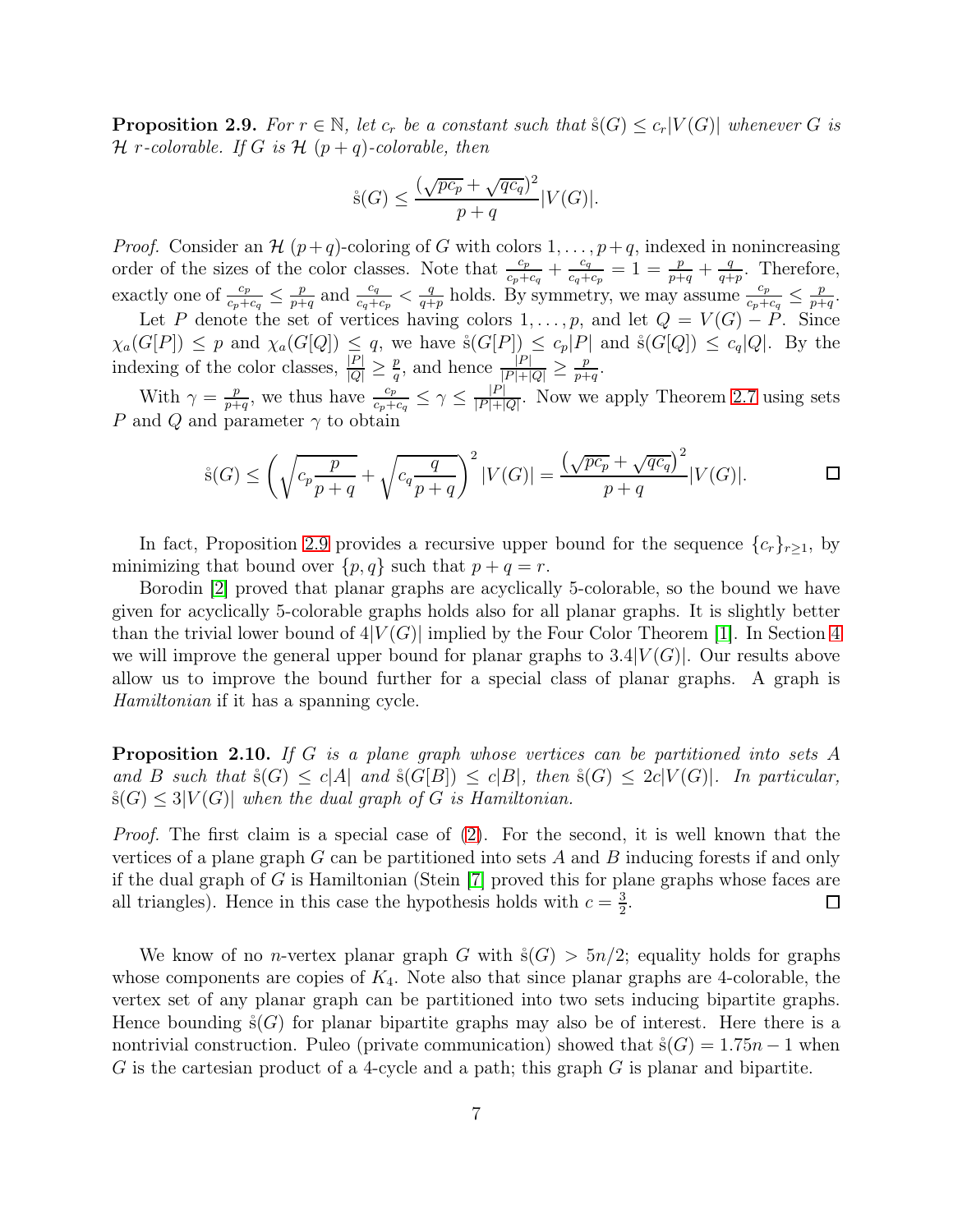# <span id="page-7-0"></span>3 The Potential Method

We introduce another technique to prove upper bounds for planar and outerplanar graphs. Painter uses a "potential function"  $\Phi$  on the vertices and edges of a graph that can be thought of as summing "potential" contributions to the score in the remaining game. The total potential is the sum of these contributions. The contributions are different in our two applications, but we explain the technique first as a common generalization that can be applied to other families of sparse graphs.

**Definition 3.1.** Let  $\phi_G$  be a function assigning a positive real number (called "potential") to each vertex and edge of a graph  $G$ . For G in a given class  $\mathcal G$  of graphs, each edge will have potential  $\gamma$ , and the vertex potentials will be defined later in such a way that  $\phi_H(x) \leq \phi_G(x)$ when  $x \in V(H)$  and  $H \subseteq G$  (that is, the potential function is *monotone*). For a graph G, define the total potential  $\Phi(G)$  by  $\Phi(G) = \sum_{x \in V(G) \cup E(G)} \phi_G(x)$ .

The goal of this method is to prove  $\hat{s}(G) \leq \Phi(G)$  for graphs G in a given hereditary class  $\mathcal G$  (closed under taking induced subgraphs). Since the potential has a contribution that is linear in the number of edges, applying this to a family of k-colorable graphs can give an improvement over the trivial bound only when the number of edges is at most linear in the number of vertices, which holds for planar and outerplanar graphs.

When Lister marks a set M in a graph G in  $\mathcal{G}$ , Painter will seek an independent set  $X \subseteq M$  such that  $|M| \leq \Phi(G) - \Phi(G - X)$ . That is, the total score in the current round should be at most the loss in potential by coloring  $X$ . Since the potential is reduced to 0 when the game is over, always being able to find such a set X yields  $\hat{s}(G) \leq \Phi(G)$ . To consider X, we define the "utility" of X relative to  $M$ , which we also split into contributions from the various vertices of G. Let  $d_G(v)$  denote the degree of vertex v in a graph G.

<span id="page-7-1"></span>**Definition 3.2.** Let  $\mathcal{G}$  be a hereditary class  $\mathcal{G}$  on which a monotone potential function is defined, with  $\gamma$  being the potential of each edge. For each  $M \subseteq V(G)$  and each independent set X contained in M, define the utility of X by  $u(X) = \Phi(G) - \Phi(G - X) - |M|$ . (We seek X such that  $u(X) \geq 0$ .) Apportion  $u(X)$  among the vertices of G by letting

$$
u_X(v) = \begin{cases} \phi_G(v) + \gamma d_G(v) - 1 & \text{if } v \in X, \\ \phi_G(v) - \phi_{G-X}(v) - 1 & \text{if } v \in M - X, \\ \phi_G(v) - \phi_{G-X}(v) & \text{if } v \in V(G) - M. \end{cases}
$$

<span id="page-7-2"></span>**Lemma 3.3.** For  $X \subseteq M \subseteq V(G)$  with X independent,  $\sum_{v \in V(G)} u_X(v) = u(X)$ . Also,  $u_X(v) \geq -1$  when the potential function is monotone.

*Proof.* The terms  $-1$  for  $v \in X$  and  $v \in M - X$  count |M| negatively. The contribution of edges to  $\Phi(G) - \Phi(G - X)$  is  $\gamma$  for every edge incident to X; since X is independent, this equals  $\sum_{v \in X} \gamma d_G(v)$ . When  $v \in X$ , vertex v contributes  $\phi_G(v)$  to  $\Phi(G)$  and nothing to  $\Phi(G - X)$ ; otherwise, v contributes  $\phi_G(v) - \phi_{G-X}(v)$  to  $\Phi(G) - \Phi(G-X)$ .

Since always  $\phi_G(v) \geq 0$  and  $\phi_G(v) - \phi_{G-X}(v) \geq 0$ , always  $u_X(v) \geq -1$ .

 $\Box$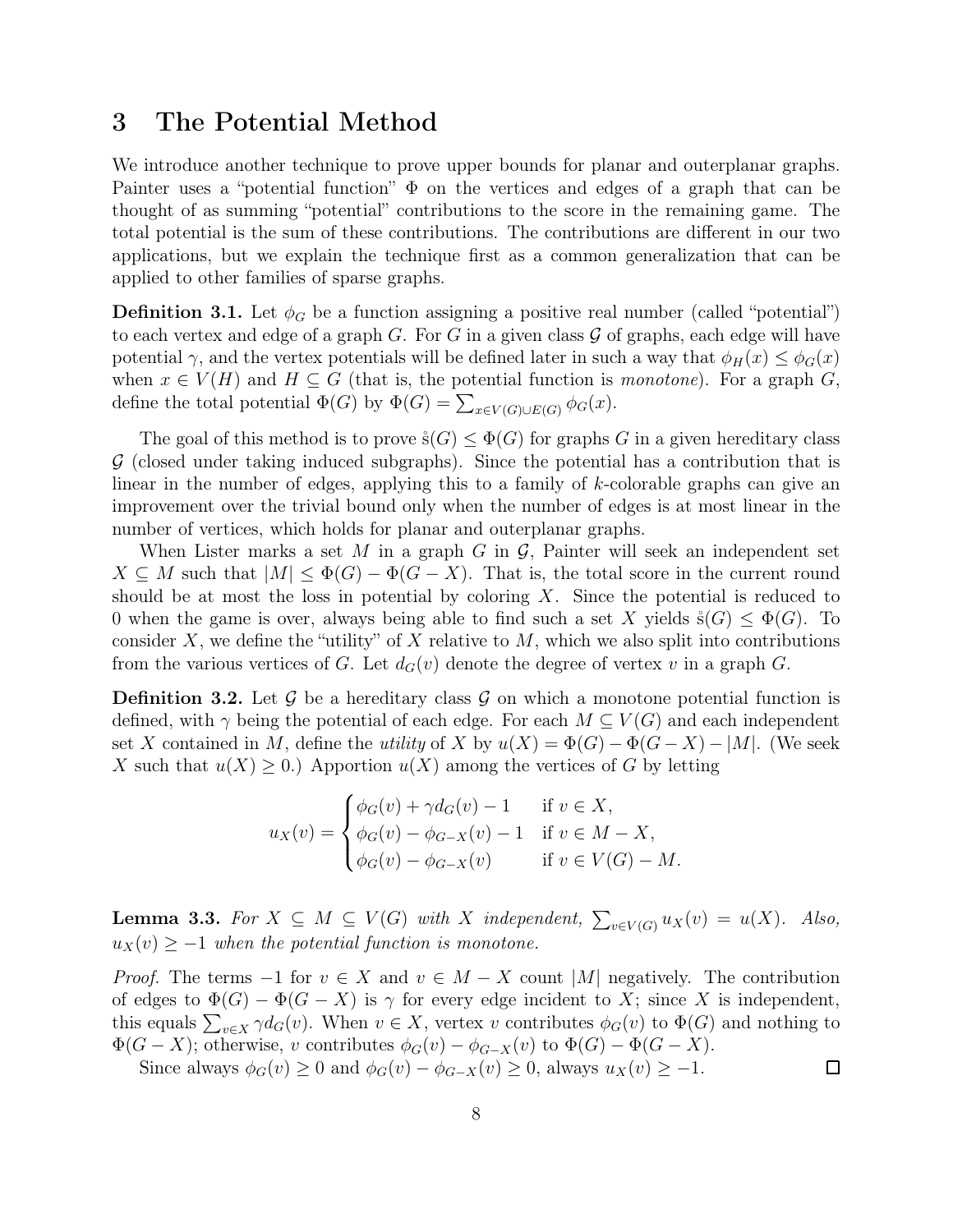When G belongs to a family G of k-colorable graphs and M is a marked set in  $G$ , we will cover M using k independent sets  $V'_1, \ldots, V'_k$  such that  $\sum_i u(V'_i) \geq 0$  (some vertices may appear in more than one set). Hence at least one set has nonnegative utility and can be chosen as the desired play for Painter. We may assume that  $G[M]$  is connected, that is, M is a connected set. In order to produce  $V'_1, \ldots, V'_k$ , we begin with a special k-coloring of  $G[M]$ .

<span id="page-8-1"></span>**Definition 3.4.** Given a connected set M in a k-colorable graph  $G$ , let T be the set of vertices in M that lie in no cycle in  $G[M]$ , and let  $S = M - T$ . Call the components of  $G[T]$  tree-components and the components of  $G[S]$  cycle-components. A good k-coloring of  $G[M]$  is a proper k-coloring such that every tree component is 2-colored and the color on every vertex having a neighbor in a tree component is one of the two colors assigned to that component.

<span id="page-8-0"></span>In Figure [1,](#page-8-0)  $T_1$  and  $T_2$  are tree-components,  $C_1$  and  $C_2$  are cycle-components, and the marked vertices have degree at most 2 in  $G[M]$ . We will focus on these later.



Figure 1: Decomposition of an induced subgraph of a 4-colorable graph.

#### <span id="page-8-2"></span>**Lemma 3.5.** Given a connected set M in a k-colorable graph G, the induced subgraph  $G[M]$ has a good k-coloring.

*Proof.* Note that no edge of  $G[M]$  can join two cycle-components, and no edge can join two tree-components. Hence the graph H obtained from  $G[M]$  by contracting each treecomponent and each cycle-component to a single vertex is bipartite, with one part corresponding to the tree-components and the other part to the cycle-components. Furthermore, H is acyclic, since vertices in tree-components lie in no cycle in  $G[M]$ .

We produce a proper coloring of  $G[M]$  with colors 1 through k. First choose a vertex of H and give the corresponding subgraph of  $G[M]$  an optimal proper coloring. Next, for any unprocessed vertex of H whose corresponding subgraph  $Q$  has a neighbor  $v$  that is already colored, give  $Q$  an optimal coloring, using the color on  $v$  as one of the colors if  $Q$  has at least one edge. Do this until all of  $G[M]$  has been colored. Since H is a tree, the process succeeds and produces a proper k-coloring. Furthermore, each set consisting of the vertices of a tree-component and their neighbors in cycle-components uses only two colors.  $\Box$ 

To obtain the desired independent sets  $V'_1, \ldots, V'_k$  such that  $\sum_i u(V'_i) \geq 0$ , we will start with sets  $V_1, \ldots, V_k$  forming a good k-coloring of  $G[M]$  and augment the sets by allowing some vertices with low degree in  $G[M]$  to receive more than one color.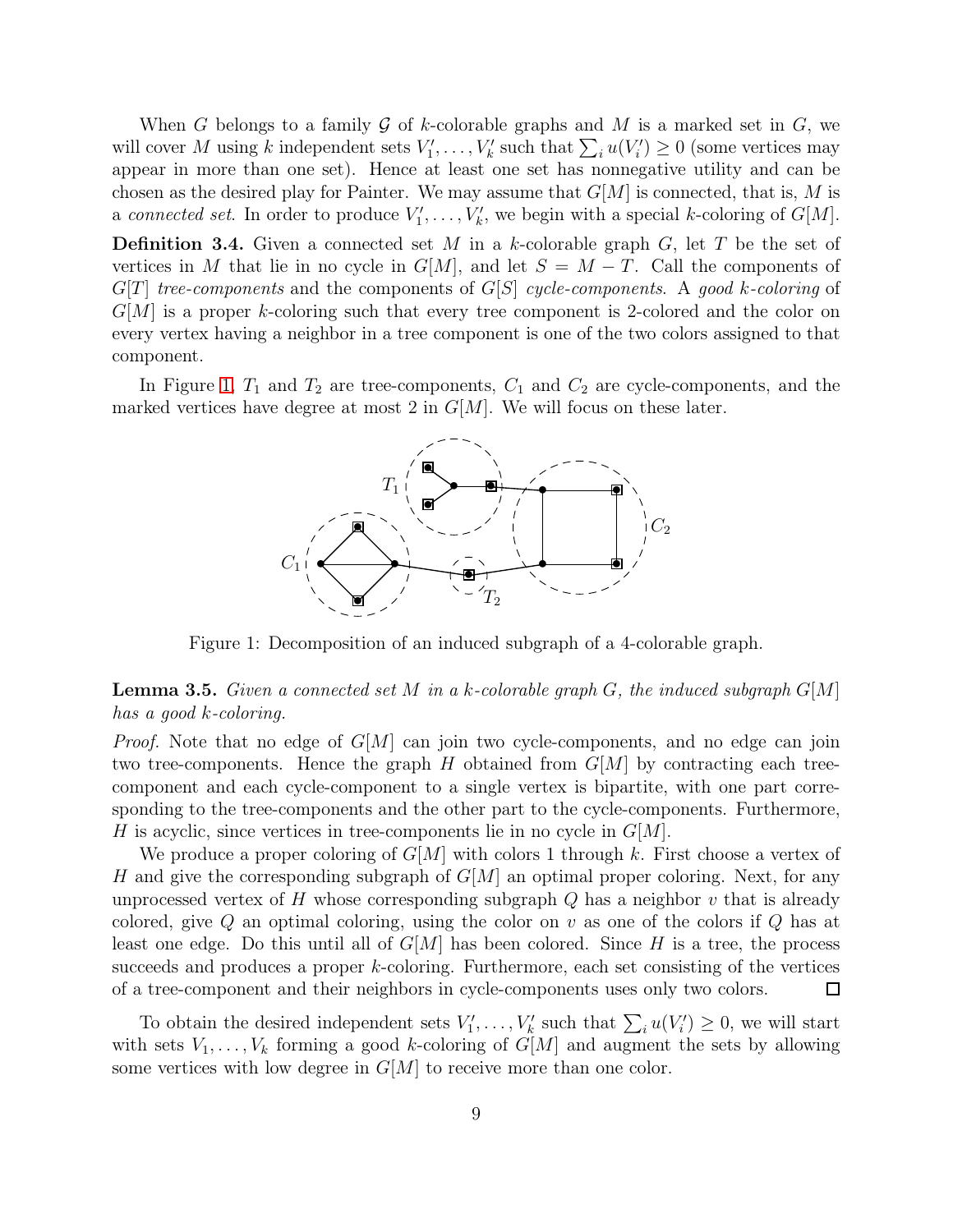# <span id="page-9-0"></span>4 Sparse 4-Colorable Graphs

In this section we prove  $\dot{s}(G) \leq \frac{8n+3m}{5}$  $\frac{f+3m}{5}$  for every 4-colorable graph G with n vertices and m edges, improving  $\Im(G)$  < 4n when  $m < 4n$ . Since n-vertex planar graphs are 4-colorable and have at most  $3n-6$  edges, we obtain  $\dot{s}(G) \leq 3.4n-3.6$  when G is an n-vertex planar graph.

In order to apply the potential method, where  $\Phi(G) = \sum_{x \in V(G) \cup E(G)} \phi_G(x)$ , we specify  $\phi_G$  when G is a 4-colorable graph. In this section, let

$$
\phi_G(x) = \begin{cases} \frac{3}{5} & \text{for } x \in E(G) \\ 1 + \frac{1}{5} \min\{d_G(x), 3\} & \text{for } x \in V(G) \end{cases}
$$

Note that  $\phi$  is monotone. Since every vertex has potential at most  $\frac{8}{5}$ , proving  $\dot{s}(G) \leq \Phi(G)$ implies the desired bound  $\dot{s}(G) \leq \frac{8n+3m}{5}$  $\frac{13m}{5}$  in Theorem [1.4\(](#page-2-2)a). Note that  $\dot{s}(K_j) = \binom{j+1}{2}$  $\binom{+1}{2}$  =  $\Phi(K_i)$  for  $j \leq 4$ . In order to prove  $\mathring{s}(G) \leq \Phi(G)$  by induction on  $|V(G)|$ , we have noted in Section [3](#page-7-0) that it suffices to find, for each connected set M, independent sets  $V'_1, \ldots, V'_4$ covering M such that  $\sum u(V_i') \geq 0$ . We obtain these independent sets from the sets  $V_1, \ldots, V_4$ in a good 4-coloring of  $G[M]$  by giving additional colors to some vertices of low degree.

<span id="page-9-2"></span>**Definition 4.1.** In a connected set M in a 4-colorable graph G, let  $P = \{v \in M : d_{G[M]}(v) \leq$ 2}. Let Q be the vertex set of a component of  $G[P]$ . Note that  $G[Q]$  is a path or a cycle, and Q is contained in T or is disjoint from T.

Let R be a largest independent set in  $G[Q]$ , so  $|R| = |Q|/2|$  when  $G[Q]$  is a path and  $|R| = |Q|/2|$  when  $G[Q]$  is a cycle. For  $v \in R$ , add v to all color classes that do not contain v or any neighbor of v. Since  $R$  is independent in  $G$ , these additions can be made in any order. Let  $V'_1, \ldots, V'_4$  be the resulting *augmented sets* containing  $V_1, \ldots, V_4$ , respectively.

To each color  $i$ , we have added only vertices with no neighbor in color  $i$ . Hence the resulting sets  $V'_1, \ldots, V'_4$  are independent sets covering M. It remains only to prove  $\sum_{i=1}^4 u(V'_i) \geq 0$ . The sum is the total utility over each vertex in each set, grouped by the sets. We can also group the utility by vertices: let  $u(v) = \sum_{i=1}^{4} u_{V_i}(v)$ . We will prove  $u(v) \ge 0$  when  $v \in M - P$ and consider the vertices in P grouped by their components in  $G[P]$ .

For  $x \in V(G)$ , let  $N_G(x)$  denote the set of neighbors of x in G, and let  $c(x)$  denote the number of colors assigned to x. Let  $s(x) = \sum_{y \in N_{G[M]}(x)} c(y)$ . A lemma greatly simplifies the subsequent case analysis.

<span id="page-9-1"></span>**Lemma 4.2.** If  $V'_1, \ldots, V'_4$  are the augmented sets covering a connected set M in a 4-colorable graph G, and  $x \in M$ , then

$$
u(x) \ge \begin{cases} \left(\frac{4}{5}d_G(x) + 1\right)c(x) + \frac{1}{5}s(x) - 4 & \text{if } d_G(x) \le 3\\ 4c(x) - 4 & \text{if } d_G(x) \ge 4 \end{cases}
$$

*Proof.* First suppose  $d_G(x) \leq 3$ . If  $x \in V'_i$ , then  $u_{V'_i}(x) = \phi_G(x) + \frac{3}{5}d_G(x) - 1 = \frac{4}{5}d_G(x)$ . When  $x \notin V'_i$ , the difference between  $\phi_G(x)$  and  $\phi_{G-V'_i}(x)$  is  $\frac{1}{5}|N(x) \cap V'_i|$ , since when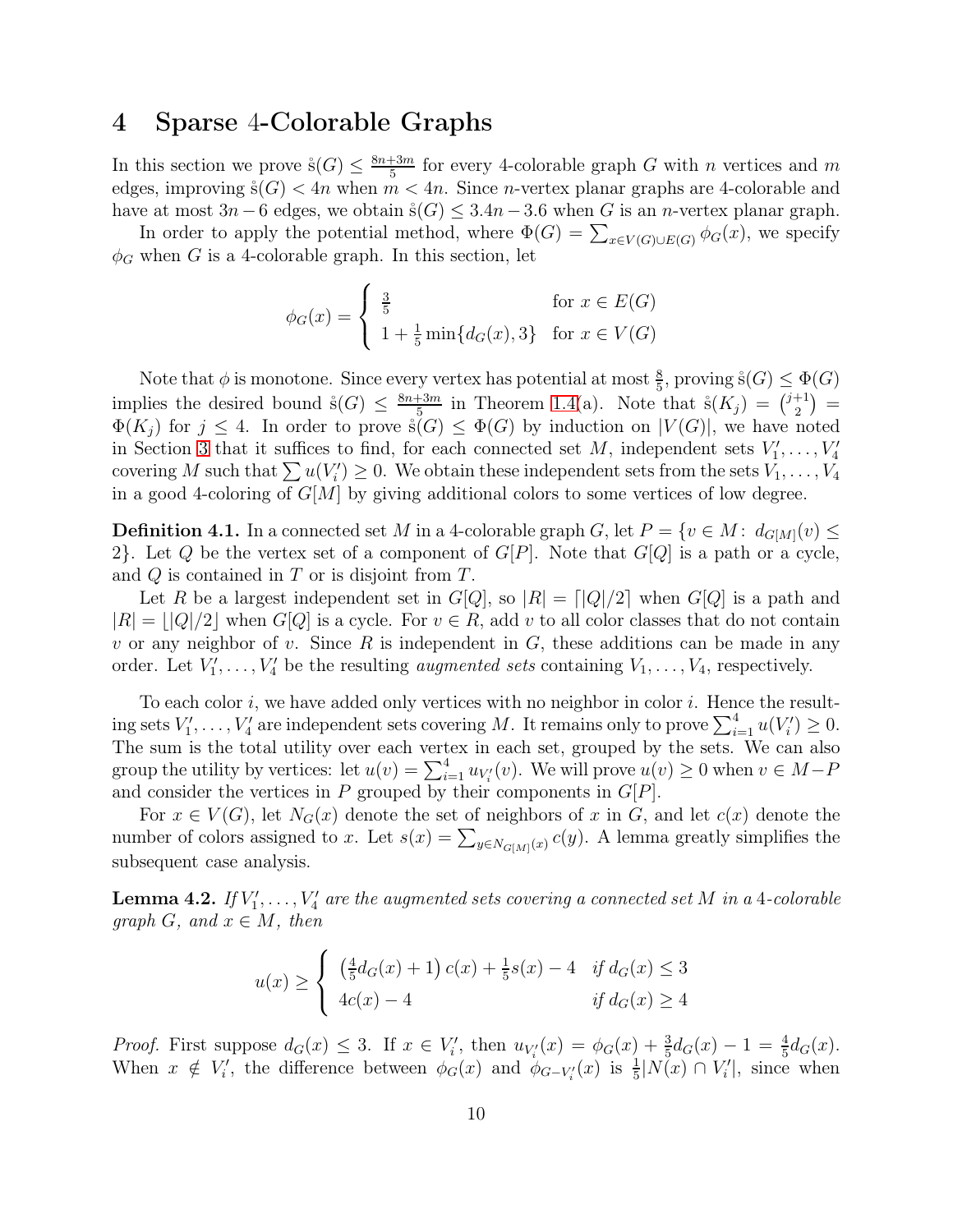$d_G(x) \leq 3$  the potential decreases by  $\frac{1}{5}$  for each lost neighbor. Summing over the  $4 - c(x)$ values of *i* such that  $x \notin V'_i$ , we obtain

$$
\sum_{i\colon x \notin V'_i} u_{V'_i}(x) = \sum_{i\colon x \notin V'_i} \left(\frac{1}{5}|N(x) \cap V'_i| - 1\right) = \frac{1}{5}s(x) - (4 - c(x)).
$$

Adding  $\frac{4}{5}d_G(x)$  for each of the  $c(x)$  values of i with  $x \in V'_i$  yields the desired value.

When  $d_G(x) \geq 4$ , we have  $\phi_G(x) = \frac{8}{5}$  and  $\phi_G(x) - \phi_{G-V_i}(x) \geq 0$ . Hence  $u_{V_i}(x) =$ 3  $\frac{3}{5}(d_G(x)+1)$  if  $x \in V'_i$  and  $u_{V'_i}(x) \geq -1$  if  $x \notin V'_i$ . Again there are  $c(x)$  indices of the former type and  $4 - c(x)$  of the latter type, so

$$
u(x) \ge \frac{3}{5}(d_G(x) + 1)c(x) - [4 - c(x)] = \left(\frac{3}{5}d_G(x) + \frac{8}{5}\right)c(x) - 4 \ge 4c(x) - 4.
$$

As mentioned earlier, to complete the proof of Theorem [1.4\(](#page-2-2)a) it suffices to prove the following lemma.

<span id="page-10-0"></span>**Lemma 4.3.** If  $V'_1, \ldots, V'_4$  are the augmented sets covering a connected set M in a 4-colorable graph G, then  $\sum_{i=1}^{4} u(V'_i) \geq 0$ .

*Proof.* We break the sum into its vertex contributions, with  $u(v) = \sum_{i=1}^{4} u_{V_i'}(v)$  for  $v \in$  $V(G)$ . We first show  $u(v) \geq 0$  for  $v \in V(G) - P$  and then group the vertices of P by components of G[P].

If  $v \in V(G) - M$ , then  $u_{V_i'}(v) = \phi_G(v) - \phi_{G-V_i'}(v) \geq 0$  for each i, which suffices. If  $v \in M - P$  with  $d_G(v) \geq 4$ , then Lemma [4.2](#page-9-1) yields  $u(v) \geq 4c(v) - 4 \geq 0$ , since  $c(v) \geq 1$ . If  $v \in M - P$  with  $d_G(v) < 4$ , then  $v \notin P$  requires  $d_G(v) = d_{G[M]}(v) = 3$ . Hence  $c(v) \geq 1$  and  $s(v) \geq 3$ , which by Lemma [4.2](#page-9-1) yields  $u(v) \geq 0$ .

It remains to prove  $\sum_{v \in Q} u(v) \geq 0$  when Q is the vertex set of a component of  $G[P]$ . Recall that  $G[Q]$  is a path or a cycle, and vertices in a largest independent subset  $R \subseteq Q$ have been assigned additional colors. Also  $Q \subseteq T$  or  $Q \cap T = \emptyset$ .

#### Case 1.  $Q \subseteq T$ .

If  $d_{G[M]}(v) = 0$ , then v is in all augmented sets and  $u(v) \geq 0$ . Hence we may assume  $d_G(v) \geq d_{G[M]}(v) \geq 1.$ 

If  $v \in R$ , then only one color is used on  $N_{G[T]}(v)$ , so  $c(v) = 3$  and  $s(v) \ge 1$ . By Lemma [4.2,](#page-9-1)  $u(v) \geq \frac{8}{5}$  $\frac{8}{5}$ . On the other hand, if  $v \in Q - R$ , then  $c(v) = 1$  and  $s(v) \geq 3$ . Now Lemma [4.2](#page-9-1) yields  $u(v) \geq -\frac{8}{5}$ . Since  $|R| \geq |Q - R|$ , we thus obtain  $\sum_{v \in Q} u(v) \geq 0$ .

#### Case 2.  $Q \cap T = \emptyset$ .

For  $v \in Q$  we have  $d_G(v) \geq d_{G[M]}(v) = 2$ , since v lies on a cycle in M.

If  $v \in R$ , then  $c(v)$ ,  $s(v) \geq 2$ , and Lemma [4.2](#page-9-1) yields  $u(v) \geq \frac{8}{5}$  $\frac{8}{5}$ . If  $v \notin R$ , then  $c(v) = 1$ , and at least one neighbor of v lies in R; choose  $w \in N(v) \cap R$ . Since  $w \in P$ , we have  $d_{G[M]}(w) = 2$ , so w receives at least one extra color. Since  $dG[M](v) = 2$ , there is another neighbor of v with at least one color, so  $s(v) \geq 3$ . Since also  $d_G(v) \geq 2$ , Lemma [4.2](#page-9-1) now yields  $u(v) \geq -\frac{4}{5}$ .

Since always  $|R| \ge \frac{1}{3}|Q|$  (with equality when  $G[Q] = K_3$ ), we have  $|R| \ge \frac{1}{2}|Q - R|$ , and hence  $\sum_{v \in Q} u(v) \geq 0$ .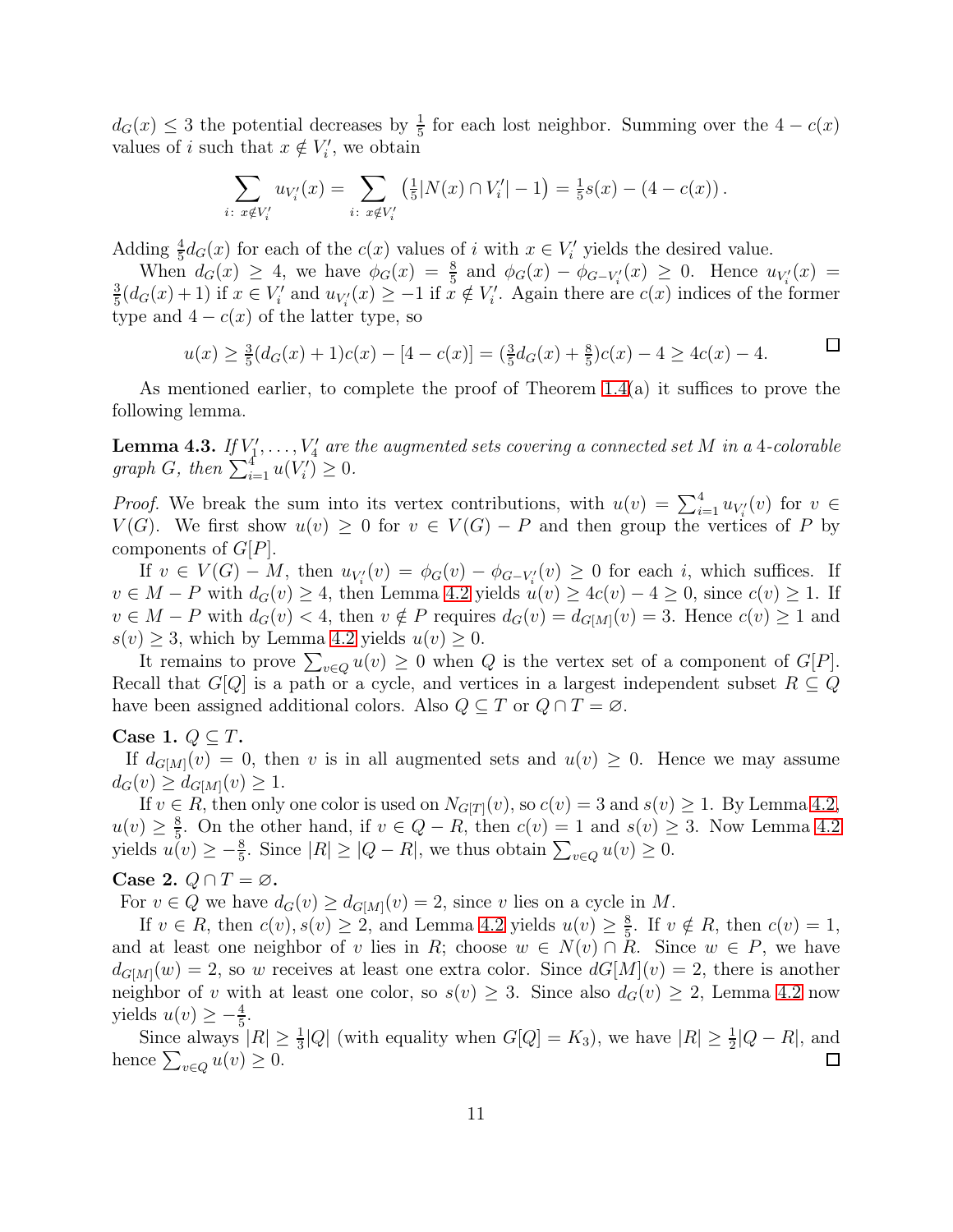# 5 Outerplanar Graphs

For the family of outerplanar graphs, we use a different potential function. A *triangle* is a 3-vertex complete graph.

**Definition 5.1.** For an outerplanar graph G, let  $\Phi(G) = \sum_{x \in V(G) \cup E(G)} \phi_G(x)$ , where

$$
\phi_G(x) = \begin{cases} \frac{1}{3} & \text{if } x \text{ is an edge of } G, \\ \frac{5}{3} & \text{if } x \text{ is a vertex in a triangle or having degree at least 3 in } G, \\ \frac{4}{3} & \text{if } x \text{ is a vertex in no triangle and } x \text{ has degree 1 or 2 in } G, \\ 1 & \text{if } x \text{ is an isolated vertex in } G. \end{cases}
$$

Note that always  $\phi_H(x) \leq \phi_G(x)$  when  $H \subseteq G$ ; thus  $\phi$  is monotone on this family.

<span id="page-11-0"></span>Figure [2](#page-11-0) illustrates the contributions to potential for vertices in an outerplanar graph; every edge contributes  $\frac{1}{3}$ . As motivation for the definition, note that if H is  $K_n$  for  $n \in$  ${1, 2, 3}$ , then  $\Phi(H) = \binom{n+1}{2}$  $_{2}^{+1}$ ) =  $\dot{\rm s}(H)$ .



Figure 2: Potentials of vertices.

A *maximal outerplanar graph* is an outerplanar graph that is not a spanning subgraph of any other outerplanar graph. For  $n \geq 3$ , a maximal outerplanar graph with n vertices can be embedded in the plane so that the boundary of the unbounded face is a spanning cycle and all bounded faces are triangles.

**Lemma 5.2.** If  $\mathring{s}(G) \leq \Phi(G)$  whenever G is a maximal outerplanar graph, then  $\mathring{s}(G) \leq$ 7  $\frac{7}{3}|V(G)|$  whenever G is an outerplanar graph.

*Proof.* The desired bound holds by inspection when  $|V(G)| \leq 2$ . By the monotonicity of s, it suffices to prove  $\dot{s}(G) \leq \frac{7}{3}$  $\frac{7}{3}n$  when  $n \geq 3$  and G is a maximal outerplanar graph with n vertices. Such a graph G has exactly  $2n-3$  edges and has every vertex in a triangle. Hence each vertex has potential  $\frac{5}{3}$ , and

$$
\dot{s}(G) \le \Phi(G) = \frac{5}{3}n + \frac{1}{3}(2n - 3) < \frac{7}{3}n. \Box
$$

To prove Theorem [1.4,](#page-2-2) we will show that  $\dot{s}(G) \leq \Phi(G)$  whenever G is an induced subgraph of a maximal outerplanar graph. The relevant consequence of maximality here is that every vertex lying on a cycle in  $G$  in fact lies on a triangle.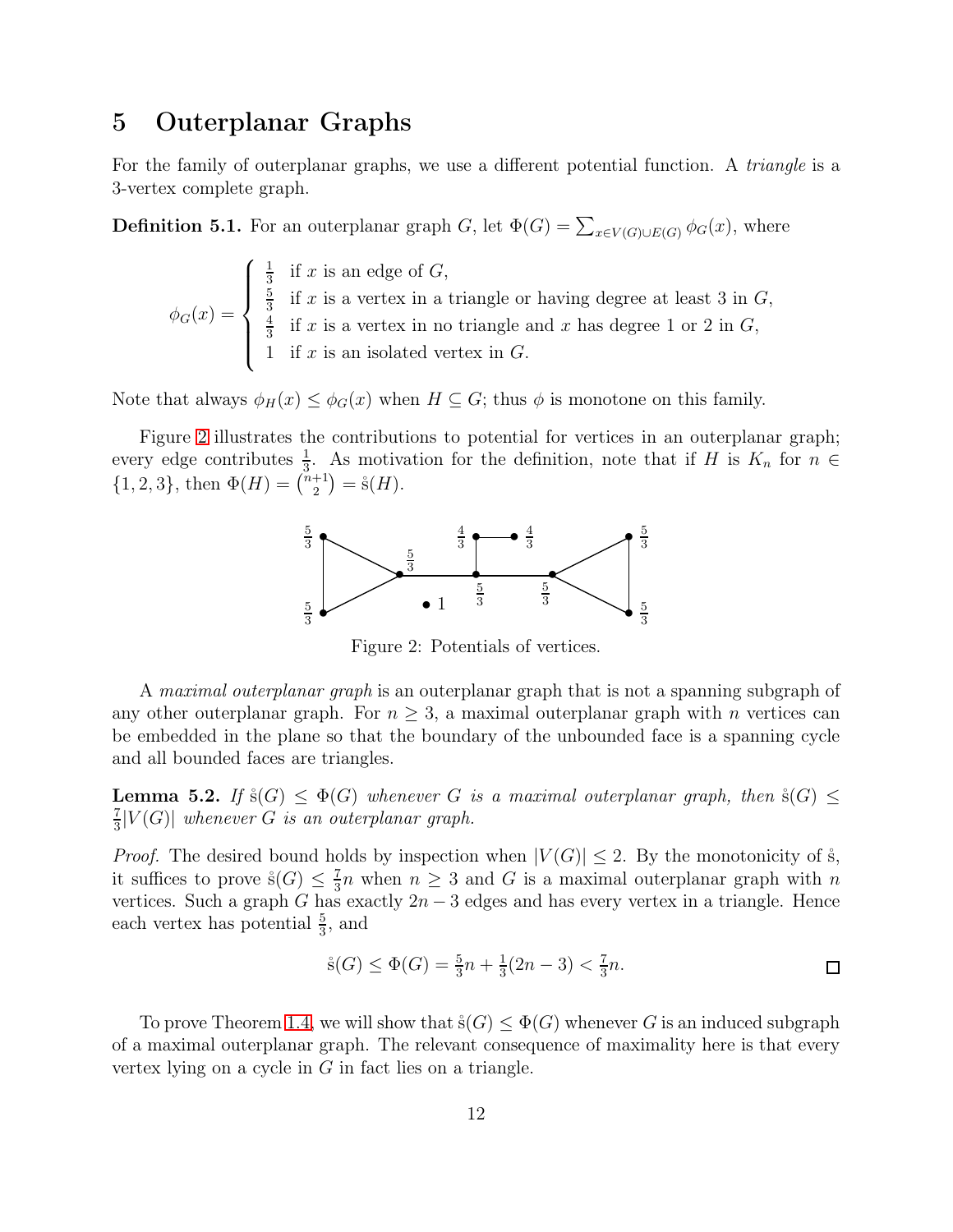The approach is as in Section [3.](#page-7-0) With  $\gamma = \frac{1}{3}$  $\frac{1}{3}$  for this potential function, and the connected set  $M$  in  $G$ , we have the definition of utility as in Definition [3.2.](#page-7-1) Lemma [3.3](#page-7-2) holds, and it suffices to prove  $\sum_i u(V'_i) \geq 0$  for independent sets  $V'_1, V'_2, V'_3$  in G covering M. With treecomponents, cycle-components, and good 3-coloring defined as in Definition [3.4,](#page-8-1) again the proof of Lemma [3.5](#page-8-2) guaranteeing a good 3-coloring  $V_1, V_2, V_3$  is valid. However, this time our method for obtaining the augmented sets  $V'_1, V'_2, V'_3$  is a bit different.

**Definition 5.3.** Given a connected set M in an induced subgraph G of a maximal outerpla-nar graph G, with M split into T and S as in Definition [3.4,](#page-8-1) let  $P = \{v \in T : d_{G[M]}(v) \leq 2\}.$ Call each component of  $G[P]$  a path-component. Let  $N(T)$  be the set consisting of T and all neighbors in  $G[M]$  of vertices in T.

The definition of P here differs from Definition [4.1](#page-9-2) by restricting P to T. For a connected set M with  $|M| > 2$ , each component of  $G[N(T)]$  is a tree with at least two vertices, on which the good 3-coloring guaranteed by Lemma [3.5](#page-8-2) uses two colors. Since  $G[M]$  is an induced subgraph of a maximal outerplanar graph, each vertex of S lies in a triangle in  $G[M]$ .

<span id="page-12-0"></span>**Definition 5.4.** Given a connected set M in an induced subgraph  $G$  of a maximal outerplanar graph, let  $A, B, C$  be a good 3-coloring of  $G[M]$  as provided by Lemma [3.5.](#page-8-2) Let Q be the vertex set of a path-component in  $G[P]$ , having vertices  $v_1, \ldots, v_k$  in order. Let Z be the color among  $\{A, B, C\}$  not initially used on the component of  $N(T)$  containing Q. If  $d_G(v_1) \geq 2$ , then add to the set of vertices with color Z the odd-indexed vertices  $v_1, v_3, \ldots$ If  $d_G(v_1) = 1$ , then instead add the analogous set starting from the other end:  $v_{\ell}, v_{\ell-2}, \ldots$ Do this independently for each path-component to produce the *augmented sets A'*,  $B'$ ,  $C'$ .

Note that the augmented sets are independent, since in the good 3-coloring all neighbors in  $G[M]$  of vertices in Q receive colors other than Z. The final lemma completes the proof of Theorem [1.4\(](#page-2-2)b).

#### **Lemma 5.5.** If G is an induced subgraph of a maximal outerplanar graph, then  $\dot{s}(G) \leq \Phi(G)$ .

*Proof.* We use induction on  $|V(G)|$ . When  $|V(G)| = 1$ , both  $\dot{s}(G)$  and  $\Phi(G)$  equal 1. For  $|V(G)| > 1$ , let M be the initial set marked by Lister, which we may assume is connected. It suffices to prove  $u(A') + u(B') + u(C') \ge 0$  for the augmented sets  $A', B', C'$  in Definition [5.4.](#page-12-0)

If  $|M| = 1$  with  $M = \{v\}$ , then setting  $X = M$  satisfies  $u(X) = \Phi(G) - \Phi(G - X) - 1 \geq 0$ , since  $\phi_G(v) \geq 1$  and vertex potentials cannot increase when taking subgraphs. Therefore, we may assume  $|M| \geq 2$ . Since  $G[M]$  is connected, this implies  $d_G(v) \geq d_{G[M]}(v) \geq 1$  for  $v \in M$ , so all vertices of M have potential at least  $\frac{4}{3}$  in G.

We prove the desired inequality by breaking the sum into its contributions from individual vertices, as in Lemma [4.3.](#page-10-0) For  $v \in V(G)$ , let  $u(v) = u_{A'}(v) + u_{B'}(v) + u_{C'}(v)$ . Since  $\sum_{v\in M} u(v) = u(A') + u(B') + u(C')$ , the argument is completed by proving  $u(v) \geq 0$  for  $v \in V(G) - P$  and  $\sum_{v \in Q} u(v) \geq 0$  for every path component  $G[Q]$ .

Since always  $\phi_G(v) \geq \phi_{G-X}(v)$  when  $v \notin X$ , for every independent set  $X \subseteq M$  we have  $u_X(v) \geq 0$  when  $v \notin M$  and  $u_X(v) \geq -1$  when  $v \in M$ . Hence we need only consider  $v \in M$ .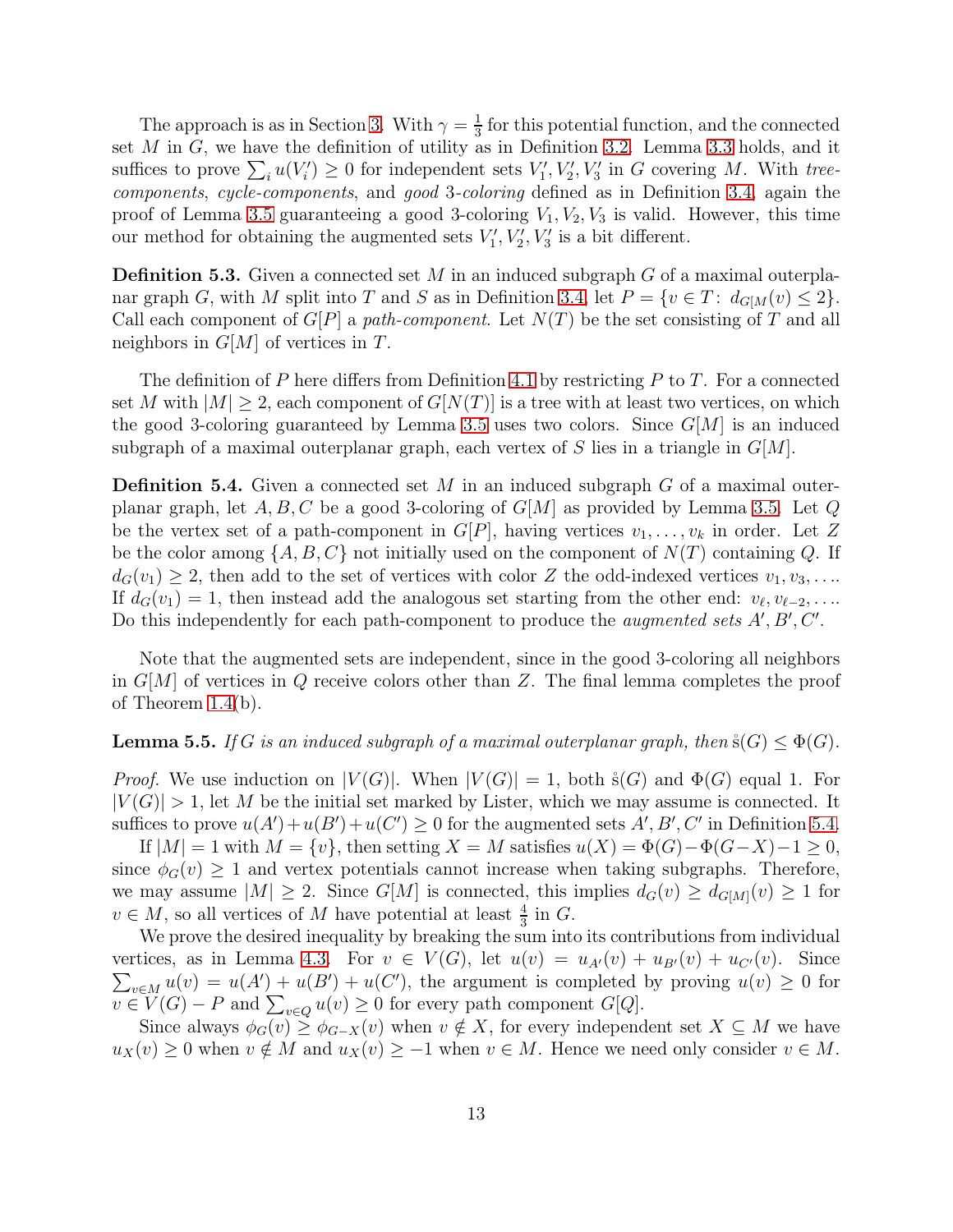**CLAIM 1:**  $u(v) \geq 0$  for  $v \in M - P$ . Vertex v has exactly one color originally and after the augmentation; by symmetry, we may assume  $v \in A \subseteq A'$ . We consider cases depending on  $d_G(v)$ . If  $d_G(v) \leq 1$ , then v cannot lie in a triange, so  $v \in T$ , but then  $v \in P$ . Hence for  $v \in M - P$  we may assume  $d_G(v) \geq 2$ .

Case 1.  $d_G(v) \geq 4$ .

Since  $d_G(v) \ge 3$ , we have  $\phi_G(v) = \frac{5}{3}$ . With  $v \in A$  and four incident edges,  $u_{A'}(v) \ge \frac{5}{3} + 4 \cdot \frac{1}{3} - 1 = 2$ . We have noted  $u_X(v) \ge -1$  for  $X \in \{B', C'\}$ , so  $u(v) \ge 0$ .

Case 2. 
$$
d_G(v) = 3
$$
.

<span id="page-13-0"></span>First consider  $v \in S$ . Choose  $x, y \in M$  so that  $\{v, x, y\}$  is a triangle – see Figure [3.](#page-13-0)



Figure 3: Neighborhood of v in Case 2 when  $v \in S$ 

The vertices  $v, x, y$  have different colors in the good 3-coloring of  $G[M]$ , so by symmetry we may assume  $x \in B$  and  $y \in C$ . Let z be the neighbor of v outside  $\{x, y\}$ . Since G is outerplanar and hence cannot contain  $K_4$ , vertex z is not adjacent to both x and y. By symmetry, we may assume  $xz \notin E(G)$ . We have  $u_{A'}(v) = \frac{5}{3} + 3 \cdot \frac{1}{3} - 1 = \frac{5}{3}$  and  $u_{B'}(v) \ge -1$ . For  $X = C$ , note that after coloring y the vertex v will be in no triangle and have degree 2, so  $\phi_{G-X}(v) = \frac{4}{3}$ . Thus  $u_{C'}(v) = \frac{5}{3} - \frac{4}{3} - 1 = -\frac{2}{3}$  $\frac{2}{3}$ , yielding  $u(v) \geq 0$ .

Now suppose  $v \in T$ . All three neighbors of v are in M, since otherwise  $v \in P$ . Since  $v \in T$ , the neighbors all have the same color; call it C. Again  $u_{A'}(v) = \frac{5}{3} + 3 \cdot \frac{1}{3} - 1 = \frac{5}{3}$  and  $u_{B'}(v) \ge -1$ . In  $G - C$ , vertex v is isolated, so  $u_{C'}(v) \ge \frac{5}{3} - 1 - 1 = -\frac{1}{3}$  $\frac{1}{3}$ ; again  $u(v) \geq 0$ . **Case 3.**  $d_G(v) = 2$ .

If  $v \in T$ , then  $v \in P$ , so we may assume  $v \in S$ . Since  $d_G(v) = 2$ , exactly one triangle contains v, and its vertices have three different colors. Recall  $v \in A$ . When B' is deleted, v is no longer in a triangle, so  $u_{B'}(v) \ge \frac{5}{3} - \frac{4}{3} - 1 = -\frac{2}{3}$  $\frac{2}{3}$ . Similarly,  $u_{C'}(v) \geq -\frac{2}{3}$ . Since  $u_{A'}(v) \geq \frac{5}{3} + 2 \cdot \frac{1}{3} - 1 = \frac{4}{3}$ , we have  $u(v) \geq 0$ .

**CLAIM 2:**  $\sum_{i=1}^{\ell} u(v_i) \geq 0$  for a path-component with vertices  $v_1, \ldots, v_{\ell}$  in order. Let  $Q = \{v_1, \ldots, v_\ell\}$ . By symmetry, let A and B be the colors in the good 3-coloring used on the tree-component containing Q. We consider two cases.

#### Case 1.  $\ell = 1$ .

Let  $Y \in \{A, B\}$  be the initial color on  $v_1$ , with Z being the other color in  $\{A, B\}$ . Since  $v_1$